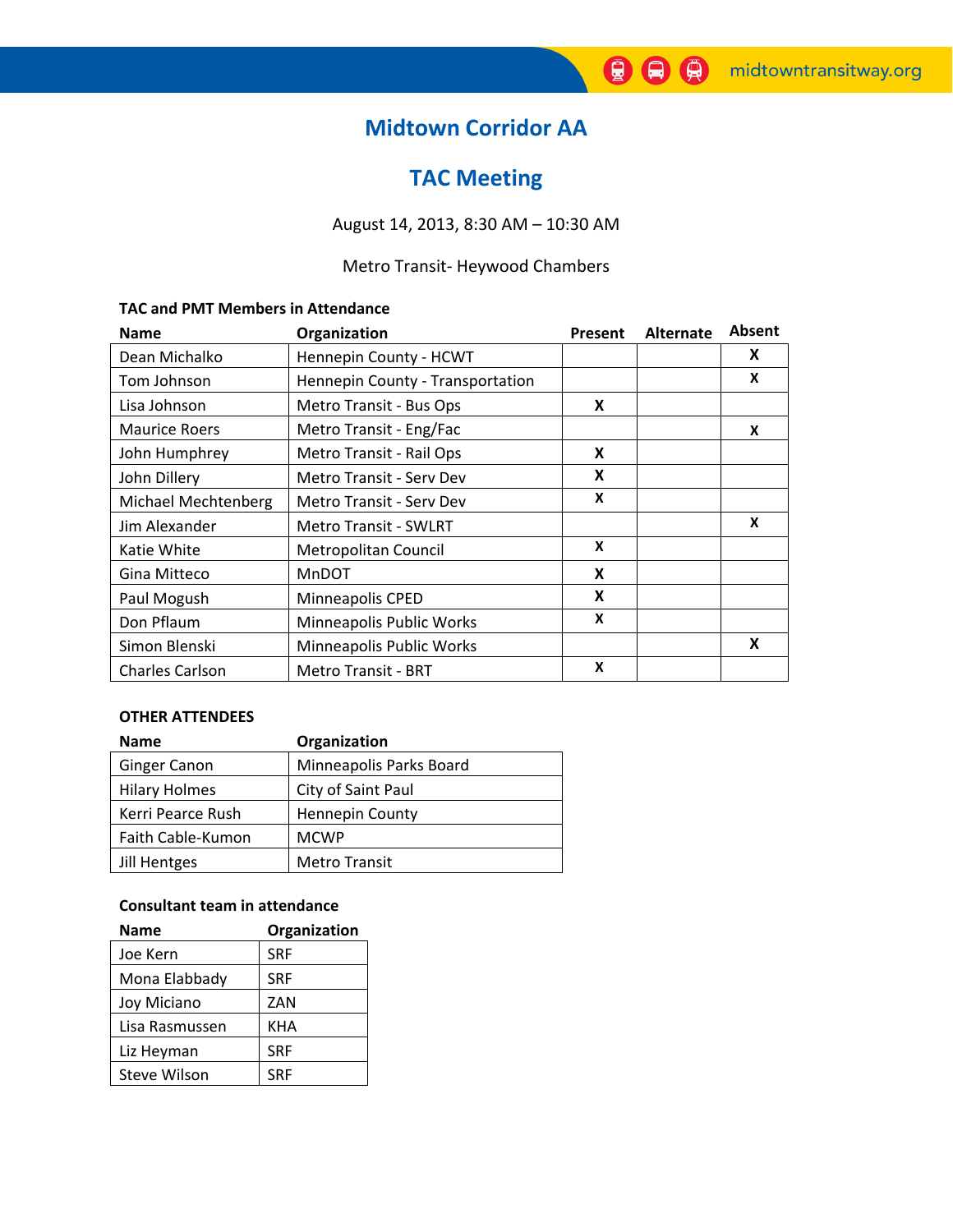## Notes

#### **Alternatives Review**

- Mike Mechtenberg reviewed the project alternatives and assumptions.
- What is the definition of 'rail' at this point in the project?
	- $\circ$  Considering the characteristics of the corridor (dedicated guideway, need for vertical circulation, etc.) the differences between a modern streetcar and an LRT in the corridor are minor.
	- $\circ$  Differences: Length of the car (the project is a assuming a single LRV) and length of the platforms
	- o Standardizing the fleets across the region will save on operating costs
	- o Using an LRV would allow for more growth in ridership in the future
	- o Jill Hentges said the Midtown Greenway Coalition (MGC) supports turf track streetcar in the Greenway.
	- $\circ$  At the public meetings the technical team will have visual examples of the differences between an LRV and a streetcar vehicle.
- Mike has more detailed information on ridership (number of new riders, transit reliant riders, etc.) if members of the TAC are interested
- TAC members asked that existing ridership in the corridor be provided for context
	- o Show existing ridership on the 21 and 53.
	- o Corridor numbers on par with the Blue Line
- Cost estimates include a 30% contingency factor
- A TAC member asked if new O&M facilities are assumed.
	- $\circ$  Yes, there is budget for a new facility for both rail and bus. This assumption is consistent with other AA's in the region.
		- The technical team has identified potential locations along the corridor that could accommodate a rail operations facility.
		- The technical team as an assumed a dollar amount that reflects a percentage of a new O&M facility for the enhanced bus alternative

### **Evaluation**

- Mike Mechtenberg walked through the evaluation ratings
- *Net* Operating and Maintenance costs what are we netting?
	- o Includes the reduction in service on the 21 and 53
	- o Does not include any subsidies
- The ROW impacts include impacts at the Hi-Lake Shopping Center, impacts near West Lake, and space for an O&M facility
- The TAC members asked that the impact to parking spaces be added to the evaluation sheet
- VMT: The number of new transit riders and a longer trip creates a higher reduction in VMT.
	- o The TAC asked to reword the measure to say 'reduction.'
	- $\circ$  From a regional perspective these numbers are all very, very small; however, under MAP‐21 VMT is analyzed at a corridor basis.
- Employment: ½ mile radius around each station.
	- o This is consistent with MAP‐21
- TAC member suggested using a consistent measure for the economic development potential and the land available for development measure.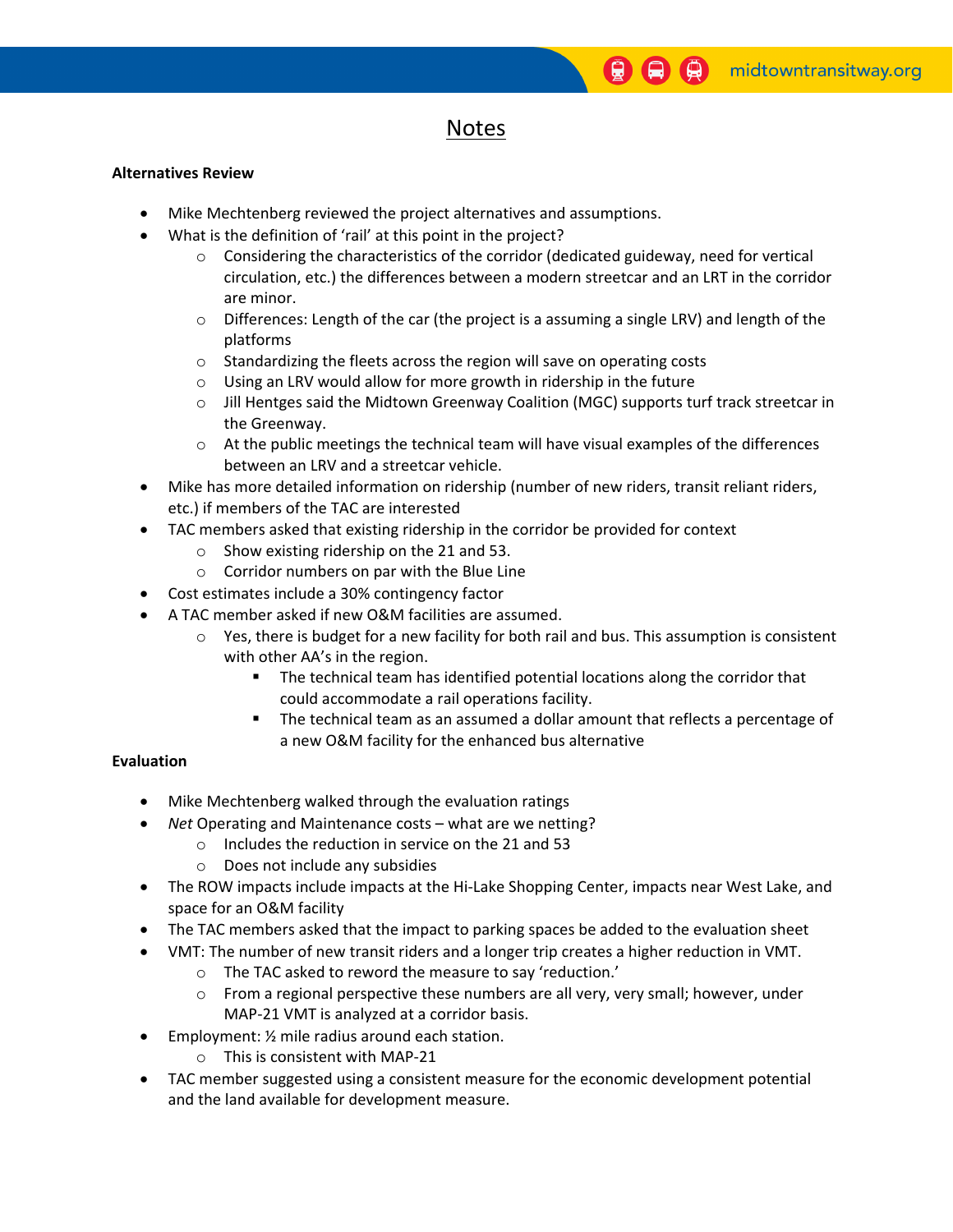- A TAC member asked if the pedestrian clear zones will be smaller at some station locations.
	- $\circ$  Station amenities can be designed to minimize the footprint of stations and to maximize the available pedestrian clear zone.
	- o In most areas, pedestrian areas will be wider than existing
	- o Existing Chicago pedestrian area is very narrow
		- A TAC member suggested analyzing the possibility of taking out the left turn lane at this location to maximize the space available for pedestrians.
- The Enhanced Bus alignment stops at Chicago on Lake Street it does not go through the transit center.
- The travel time savings shown are in comparison to the existing travel time changes
- A TAC member asked how the rail alternative assumed speeds compare to the Blue Line.
	- $\circ$  The project assumed a range of speeds throughout the Greenway depending on the context.
	- o There will be some noise impacts.
	- $\circ$  John Humphries said the Blue Line 35<sup>th</sup> Street Station is a comparative location to experience the speeds assumed for this project.
- All the goals are weighted equally
	- o However some goals have more factors than the other goals
	- $\circ$  The plan going forward is to take feedback from the public to see what goals/measures are most important to the public and then potentially reassess the evaluation.
- Minneapolis Park Board would like to see the reasoning behind the 'low impacts' to parklands off line.
- Pier protection
	- $\circ$  The pier protection does not show the pier protection going east and west of the bridge
		- The amount of pier protection needed depends on the bridge type it could extend 2 ft off the ends and could be between 6 and 12 ft high.
	- $\circ$  The bigger concern is the visual impact of the pier protection on the corridor.
	- $\circ$  Pier protection is needed with the reintroduction of rail in the corridor. It would also be necessary if a streetcar was introduced.
- Retaining walls
	- $\circ$  The technical team has identified the approximate height of the assumed retaining walls.
- The technical team is looking at an additional single track segment
	- o Roughly between Hennepin and Nicollet –about a mile long.
	- o The number of single track segments will be presented as a range of options.
	- o The PAC will not be voting on the specific locations of single track segments.
- A TAC member asked that the project look at the context of personal safety within the Greenway design.
	- o Retaining walls can create hiding places.
- Street crossings
	- o The goal is to not use the full gate arms with dinging bells.
	- o This is still under consideration.